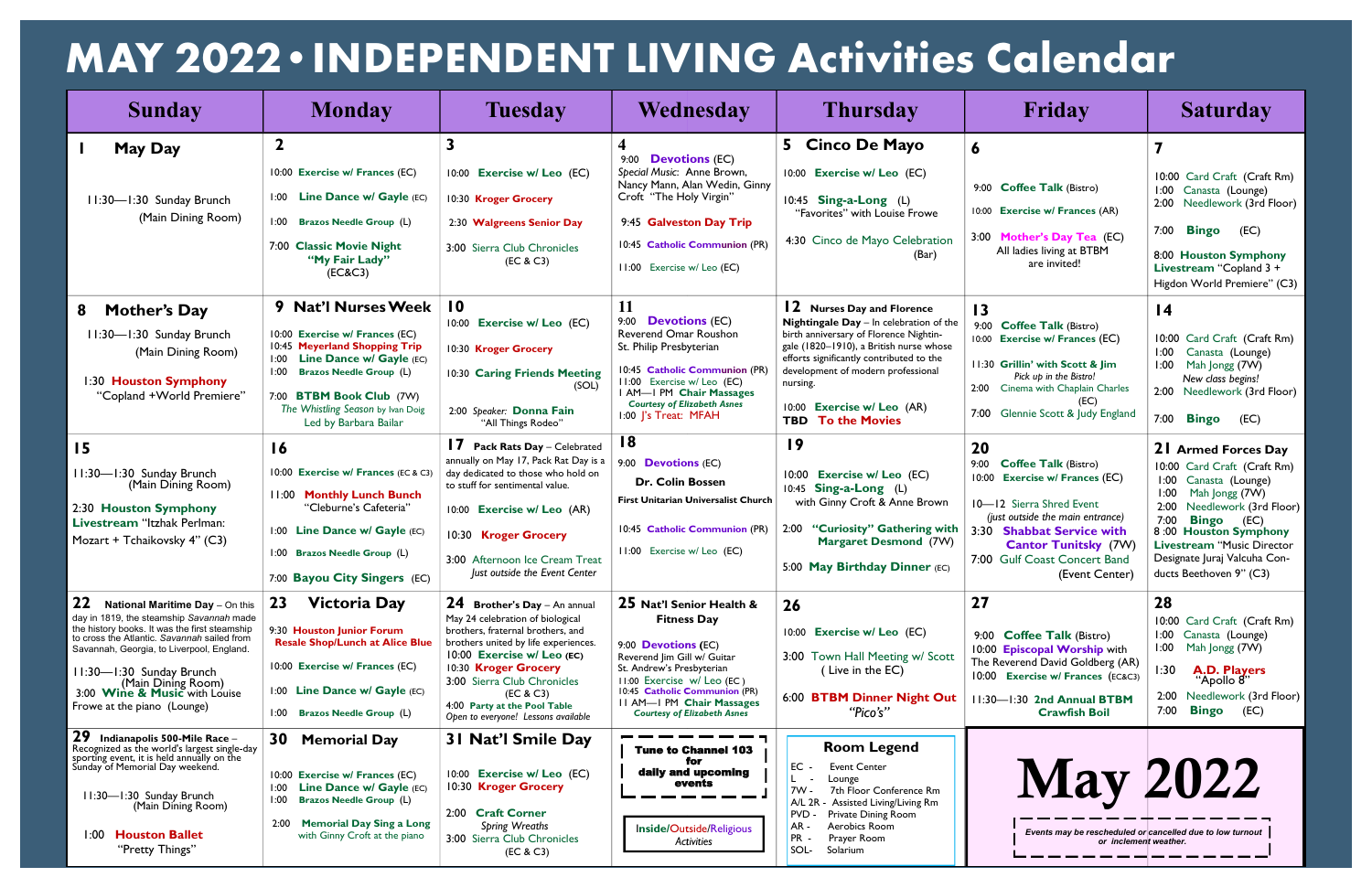| Sunday                                                                                                                                                                                                          | <b>Monday</b>                                                                                                                                                    | <b>Tuesday</b>                                                                                                                            | Wednesday                                                                                                                                                                                                                         | <b>Thursday</b>                                                                                                                                                                                  | Friday                                                                                                                                                                                 | Saturday                                                                                                                                                  |
|-----------------------------------------------------------------------------------------------------------------------------------------------------------------------------------------------------------------|------------------------------------------------------------------------------------------------------------------------------------------------------------------|-------------------------------------------------------------------------------------------------------------------------------------------|-----------------------------------------------------------------------------------------------------------------------------------------------------------------------------------------------------------------------------------|--------------------------------------------------------------------------------------------------------------------------------------------------------------------------------------------------|----------------------------------------------------------------------------------------------------------------------------------------------------------------------------------------|-----------------------------------------------------------------------------------------------------------------------------------------------------------|
| 9:00- Sunday Devotions<br>(available for pick-up in AR3)<br>10:00- Independent Puzzles<br>AR <sub>3</sub><br>2:00- Activities on the go and<br><b>friendly visits</b><br>May Day                                | 9:00- Morning visits<br>10:30- Coffee Talk AR3<br>10:45- Daily Chronicles AR3<br>1:00- Brain Exercise AR3<br>2:00- Room Visits<br>3:00- Monday Matinee LR3       | 9:00- Morning visits<br>10:45- Daily Chronicles AR3<br>11:00- Resident Council AR3<br>2:00- Adult Coloring AR3<br>3:00- BINGO! DR3        | 9:00- Morning Visits<br>9:00- Devotions EC<br>10:45- Catholic Comm. (PR)<br>1:00- Afternoon Walk in the<br>garden<br>2:00- Puzzles AR3<br>3:00- Afternoon Cinema                                                                  | 9:00- Morning Visits<br>10:45- Daily Chronicles AR3<br>11:00- Cinco de Mayo Craft<br>12:00- Cinco de Mayo Party<br><b>Cart DR3</b><br>2:00- Happy Hour DR3<br>4:00- Room Visits<br>Cinco de Mayo | 9:00- Morning Visits<br>10:30- Coffee Talk AR3<br>11:45- Mothers Day Wrist<br><b>Corsage AR3</b><br>3:00- Mother's Day Tea<br>(Event Center)                                           | <b>10:00- Daily Chronicles</b><br>delivered to room<br>11:00- Chair exercise AR3<br>1:30- Room Visits w/ Activity<br>Cart<br>2:30- BINGO DR3              |
| 9:00- Sunday Devotions<br>(available for pick-up in AR3)<br>10:00- Independent Puzzles<br>AR3<br>2:00- Activities on the go and<br>friendly visits<br>Mother's Day                                              | 9:00- Morning visits<br>10:30- Coffee Talk AR3<br>10:45- Daily Chronicles AR3<br>1:00- Brain Exercise AR3<br>2:00- Room Visits<br>3:00- Monday Matinee LR3       | 9:00- Morning visits<br>10:45- Daily Chronicles AR3<br>11:00- Stretch & Hydrate AR3<br>2:00- Adult Coloring AR3<br>3:00-BINGO! DR3        | 9:00- Morning Visits<br>9:00- Devotions EC<br>10:45- Catholic Comm. (PR)<br>1:00- Afternoon Walk in the<br>garden<br>2:00- Puzzles AR3<br>3:00- Afternoon Cinema                                                                  | 9:00- Morning Visits<br>10:45- Daily Chronicles AR3<br>11:00- Chair Exercise<br>2:00- Food For Thought DR3<br>4:00- Room Visits                                                                  | 13<br>9:00- Morning Visits<br>10:30- Coffee Talk AR3<br>10:45- Daily Chronicles AR3<br>11:30- Grillin' with Scott<br>(Bistro)<br>2:30- Sing-a-Long DR3<br>3:00- Friday Movie DR3       | 10:00- Daily Chronicles<br>delivered to room<br>11:00- Chair exercise AR3<br>1:30- Room Visits w/ Activity<br><b>Cart</b><br>2:30- BINGO DR3              |
| 9:00- Sunday Devotions<br>(available for pick-up in AR3)<br>10:00- Independent Puzzles<br>AR <sub>3</sub><br>2:00- Activities on the go and<br>friendly visits                                                  | 16<br>9:00- Morning visits<br>10:30- Coffee Talk AR3<br>10:45- Daily Chronicles AR3<br>1:00- Brain Exercise AR3<br>2:00- Room Visits<br>3:00- Monday Matinee LR3 | 9:00- Morning visits<br>10:45- Daily Chronicles AR3<br>11:00- Stretch & Hydrate AR3<br>2:00- Adult Coloring AR3<br>3:00-BINGO! DR3        | 9:00- Morning Visits<br>9:00- Devotions EC<br>10:45- Catholic Comm. (PR)<br>1:00- Afternoon Walk in the<br>garden<br>2:00- Puzzles AR3<br>3:00- Afternoon Cinema                                                                  | 19<br>9:00- Morning Visits<br>10:45- Daily Chronicles AR3<br>11:00- Chair Exercise<br>2:00- Brazos Garden Club<br>AR3<br>4:00- Room Visits                                                       | 20<br>9:00- Morning Visits<br>10:30- Coffee Talk AR3<br>10:45- Daily Chronicles AR3<br>2:30- Sing-a-Long DR3<br>3:00- Friday Movie DR3                                                 | 10:00- Daily Chronicles<br>delivered to room<br>11:00- Chair exercise AR3<br>1:30- Room Visits w/ Activity<br>Cart<br>2:30- BINGO DR3<br>Armed Forces Day |
| 22<br>9:00- Sunday Devotions<br>(available for pick-up in AR3)   10:30- Coffee Talk AR3<br>10:00- Independent Puzzles<br>AR <sub>3</sub><br>2:00- Activities on the go and 2:00- Room Visits<br>friendly visits | 23<br>9:00- Morning visits<br>10:45- Daily Chronicles AR3<br>1:00- Brain Exercise AR3<br>3:00- Monday Matinee LR3<br>Victoria Day (Canada)                       | 24<br>9:00- Morning visits<br>10:45- Daily Chronicles AR3<br>11:00- Stretch & Hydrate AR3<br>2:00- Adult Coloring AR3<br>3:00- BINGO! DR3 | 25<br>9:00- Morning Visits<br>9:00- Devotions EC<br>10:45- Catholic Comm. (PR)<br>1:00- ICE CREAM TREAT<br>(Bus Trip)<br>2:00- Puzzles AR3<br>3:00- Afternoon Cinema                                                              | 26<br>9:00- Morning Visits<br>10:45- Daily Chronicles AR3<br>11:00- Chair Exercise<br>2:00- Aroma Therapy LR3<br>4:00- Room Visits                                                               | 27<br>9:00- Morning Visits<br>10:30- Coffee Talk AR3<br>10:45- Daily Chronicles AR3<br>11:30- Crawfish Boil!<br>(More info to come)<br>2:30- Sing-a-Long DR3<br>3:00- Friday Movie DR3 | 28<br>10:00- Daily Chronicles<br>delivered to room<br>11:00- Chair exercise AR3<br>1:30- Room Visits w/ Activity<br>Cart<br>2:30- BINGO DR3               |
| 29<br>9:00- Sunday Devotions<br>(available for pick-up in AR3)<br>10:00- Independent Puzzles<br>AR <sub>3</sub><br>2:00- Activities on the go and 3:00- Monday Matinee LR3<br><b>friendly visits</b>            | 30<br>9:00- Morning visits<br>10:30- Coffee Talk AR3<br>11:00- Brain Exercise AR3<br>2:00- Room Visits                                                           | 31<br>9:00- Morning visits<br>10:45- Daily Chronicles AR3<br>11:00- Stretch & Hydrate AR3<br>2:00- Adult Coloring AR3<br>3:00- BINGO! DR3 | *** Activities may be subject to change***<br><b>AR3- Activity Room 3rd floor</b><br><b>DR3-Dining Room 3rd floor</b><br><b>LR3-Living Room 3rd floor</b><br><b>EC- Event Center 1st floor</b><br><b>PR-Prayer Room 1st floor</b> | May 2022                                                                                                                                                                                         |                                                                                                                                                                                        |                                                                                                                                                           |
|                                                                                                                                                                                                                 | <b>Memorial Day</b><br><b>Brazos Towers at Bayou Manor: Assisted Living Activities.</b>                                                                          |                                                                                                                                           |                                                                                                                                                                                                                                   |                                                                                                                                                                                                  |                                                                                                                                                                                        |                                                                                                                                                           |



## **MAY 2022 • ASSISTED LIVING Activities Calendar**